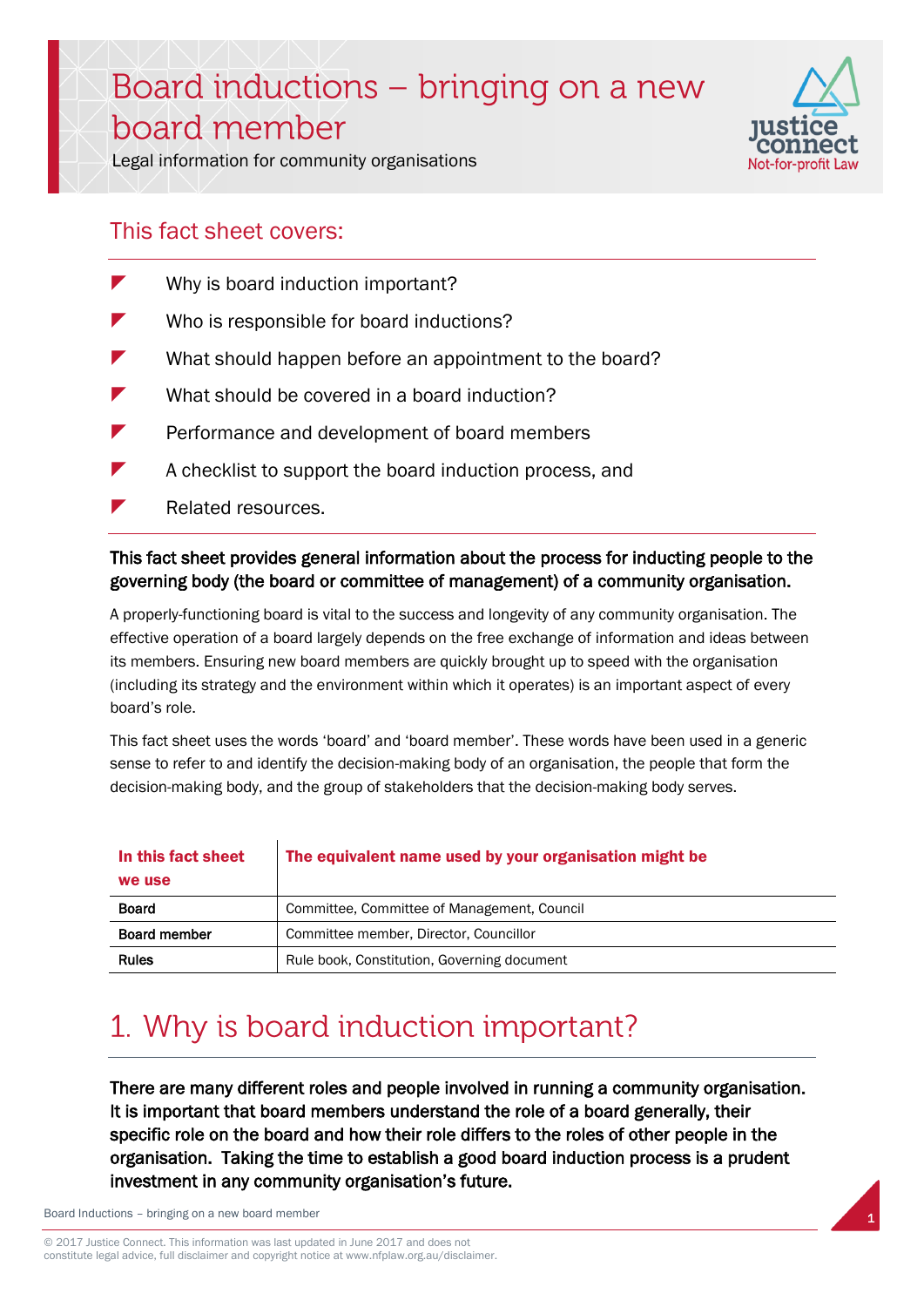A person invited to join the board of a community organisation may have an extensive background in the not-for-profit sector and board experience. Equally, a new board member may be volunteering their services for the first time, have no previous board experience and no detailed knowledge of the sector or the organisation.

In either scenario, ensuring that an effective board induction process is established and implemented is an important way of ensuring that new board members:

- quickly develop a clear understanding of the organisation and its expectations of them as board members
- understand the legal obligations, duties and liabilities that accompany the role, and
- are equipped with the information they need to hit the ground running and make a meaningful contribution to the work of the board.

More broadly, an effective board induction is a useful way to establish and promote a good board culture and governance generally within the organisation.

## 2. Who is responsible for board inductions?

### The responsibility for conducting board inductions is ideally shared between the board itself, senior management of the organisation it oversees and the new board member.

The board chair, or another senior person within the organisation, will often play a pivotal role in the induction process for new board members. It is important to ensure that the process is overseen by a person who knows the organisation 'inside out' so that the necessary information can be shared with the new board member and any questions can be answered in an appropriate manner.

The person who assumes responsibility for overseeing the induction process should be supported by other board members and senior management. For instance, the organisation's CEO may be involved in the process: introducing the new board member to key members of the management team, conducting a briefing on the challenges and opportunities facing the organisation and conducting a tour of the organisation's premises or operations.

A new board member also needs to make himself or herself available to participate actively in the process.

### 3. What should happen before a person is appointed to the board?

Before a person is appointed to the board and induction takes place, there are a number steps an organisation should take to ensure the appointment is both legal and sustainable. The following questions should be considered.

#### 1. Does the person meet the organisation's requirements? Are you selecting the right person?

Board members should have a range (or be able to quickly gain) of skills and traits, including:

enthusiasm for, and knowledge of, the organisation and its mission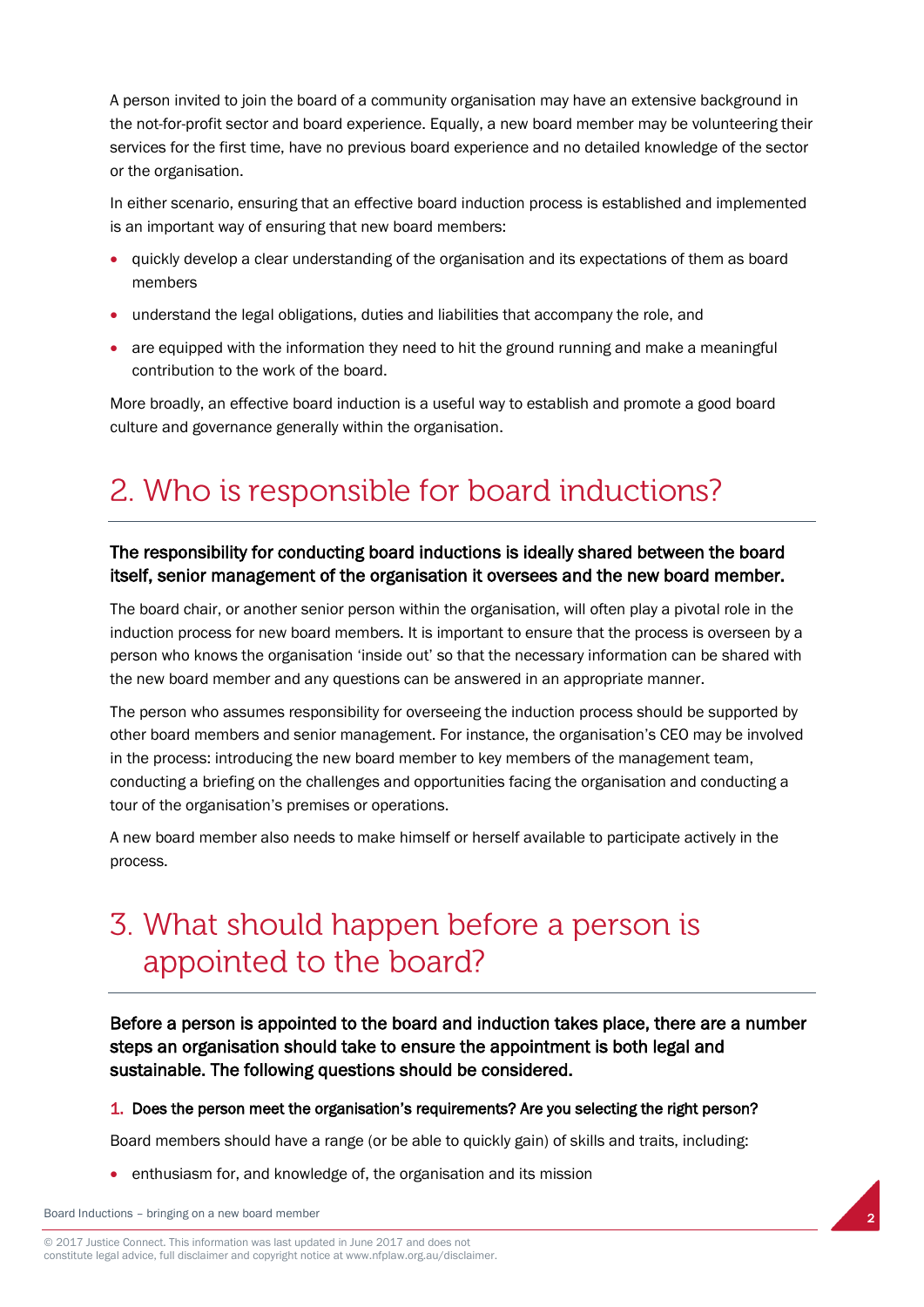- adequate time for the task
- basic understanding of the role of a board and an interest in board work
- good working relationships with other people involved in managing the organisation
- reliability and good organisational skills, and
- strong communication skills.

#### **TIP**

There are websites where you can post free notices for board vacancies, such as on OurCommunity's Board Matching Service, Pro Bono Australia's Volunteer Match and Volunteering Australia's GoVolunteer.

You may also be required (and where not required, choose) to conduct relevant screening checks, such as police checks, reference checks and working with children checks, where appropriate. For more information about screening procedures, see Not-for-profit Law's Screening Checks Guides on the Information Hub at [www.nfplaw.org.au/recruitment.](http://www.nfplaw.org.au/recruitment)

#### 2. Does the person meet the legal requirements for appointment to the board?

Your organisation may set out requirements in its rules in relation to the appointment of board members. For example, that the person be a member of the organisation before they can be appointed or that they must be 18 years of age.

There are also certain legal requirements for the appointment of board members and for specific roles, such as the 'secretary' or 'public officer' (people who hold these roles are typically responsible for reporting to the regulator), that must be met in addition to anything set out in your rules.

For more information about positions in an incorporated association in your jurisdiction and in CLGs, go to the Running the Organisation page on the Information Hub a[t www.nfplaw.org.au/whoruns.](http://www.nfplaw.org.au/whoruns)

The requirements for appointment are different in each jurisdiction and for the different legal structures available to not-for-profit groups. We have provided a high level overview below for the two most common legal structures. This is not exhaustive and if you are involved in board appointments, you should refer to the legislation governing your organisation and familiarise yourself with the specific requirements that apply to your board members. If you are uncertain about the requirements, contact your regulator, or seek legal advice.

#### **NOTE**

In particular circumstances, a person will automatically cease to be a board member, for example, in Victoria a person automatically vacates their position on the committee of management if they become insolvent under administration.

### Companies limited by guarantee

If your organisation is incorporated as a company limited by guarantee (CLG) under the *Corporations*  Act 2001 (Cth) (Corporations Act), a board member (referred to as a 'director') of the CLG must:

consent to the appointment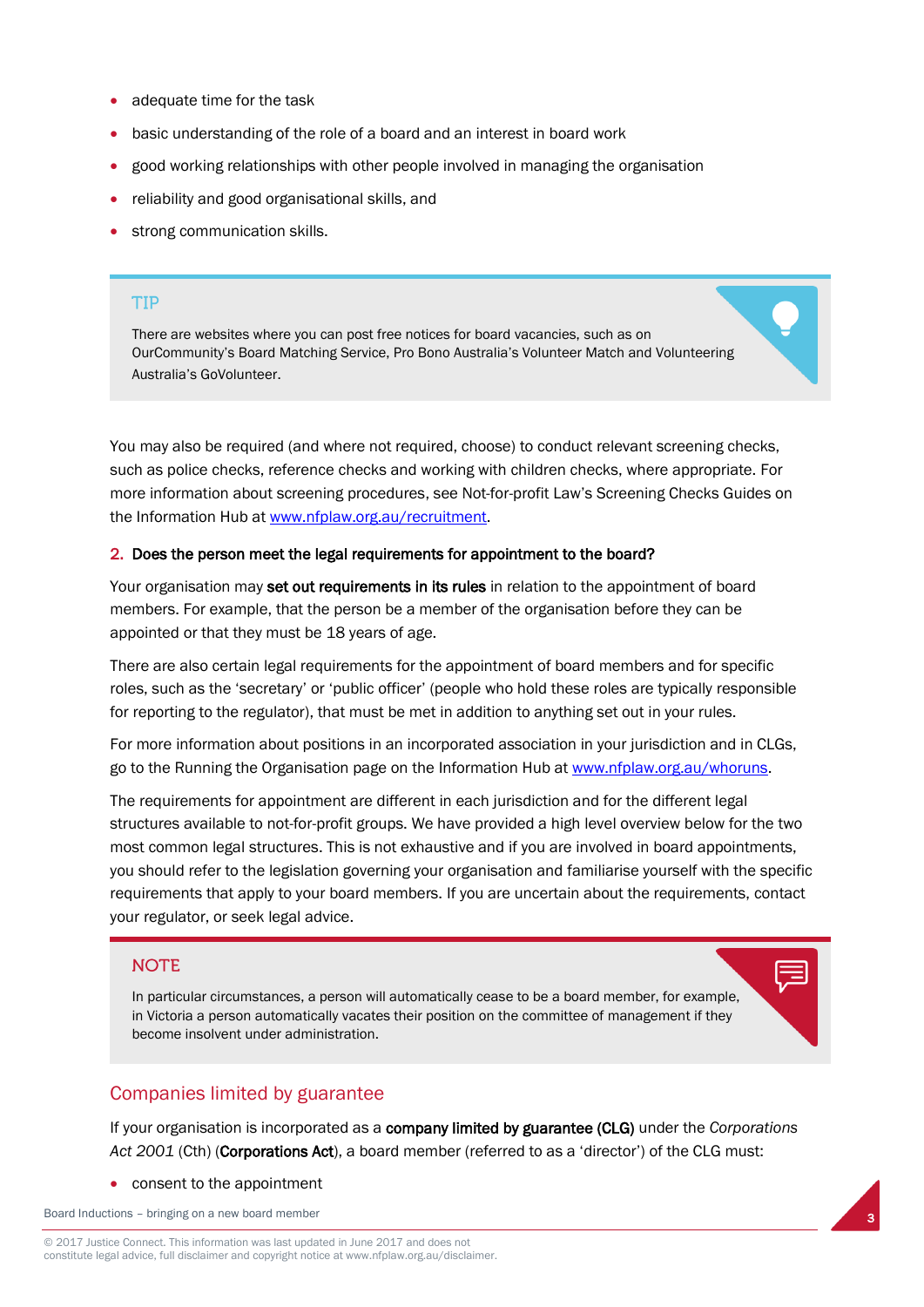- be at least 18 years old
- not have been convicted of various offences such as fraud or offences under the Corporations Act (and certain time limits apply from the time of conviction or release from imprisonment)
- not be an undischarged bankrupt or have executed a personal insolvency agreement, and
- not be the subject of a court disqualification order.

 $\mathbf{r}$ 

Note that at least two directors of a CLG must ordinarily reside in Australia. CLGs must also appoint a "Company Secretary" that may, but does not have to be a director of the CLG, but they must meet similar legal requirements for appointment to the directors. They must also provide their consent prior to being appointed. Further information about companies, their directors and secretary's duties, is on the Australian Securities and Investment Commision (ASIC) website [here](http://asic.gov.au/for-business/running-a-company/company-officeholder-duties/your-company-and-the-law/).

### Incorporated associations

Organisations that are incorporated under state incorporations laws will need to ensure they meet any specified requirements set out in those laws. The table below outlines these requirements. However, you should refer to the legislation to make sure that you are clear about the requirements and that the person your organisation is appointing meets those requirements. Note in the table below we have used the term 'management commitment' rather than 'board', as that is the term you will find in the legislation.

| <b>Jurisdiction</b>                                          | <b>Requirements</b>                                                                                                                                                                                                                                                                                                                                                                                                  |
|--------------------------------------------------------------|----------------------------------------------------------------------------------------------------------------------------------------------------------------------------------------------------------------------------------------------------------------------------------------------------------------------------------------------------------------------------------------------------------------------|
| Victoria<br>Associations<br>Incorporation Reform<br>Act 2012 | No specific requirements for general management committee positions exist under the<br>legislation, however, a person will automatically cease to be a committee member in<br>certain situations including if they have been disqualified from holding office as a<br>director of a company, indigenous corporation or a co-operative. This in effect means<br>such persons should not be appointed to the position. |
|                                                              | In Victoria, the secretary of an incorporated association must:                                                                                                                                                                                                                                                                                                                                                      |
| Sections 72 and 73(3)                                        | consent to the appointment to the position                                                                                                                                                                                                                                                                                                                                                                           |
|                                                              | be at least 18 years old, and<br>$\bullet$                                                                                                                                                                                                                                                                                                                                                                           |
|                                                              | be a resident of Australia.                                                                                                                                                                                                                                                                                                                                                                                          |
|                                                              | A secretary of a Victorian incorporated association may, but does not have to be a<br>member of the management committee. Further information is here.                                                                                                                                                                                                                                                               |
| <b>New South Wales</b>                                       | All members of the management committee must be adults.                                                                                                                                                                                                                                                                                                                                                              |
|                                                              | In New South Wales, the 'Public Officer' of an incorporated association must be:                                                                                                                                                                                                                                                                                                                                     |
| Associations                                                 | a person who is aged 18 years or more, and                                                                                                                                                                                                                                                                                                                                                                           |
| Incorporation Act 2009                                       | ordinarily resides in New South Wales.<br>$\bullet$                                                                                                                                                                                                                                                                                                                                                                  |
| Sections 28, 34                                              | A public officer of a NSW incorporated association may, but does not have to be a<br>committee member. Further information is here.                                                                                                                                                                                                                                                                                  |



4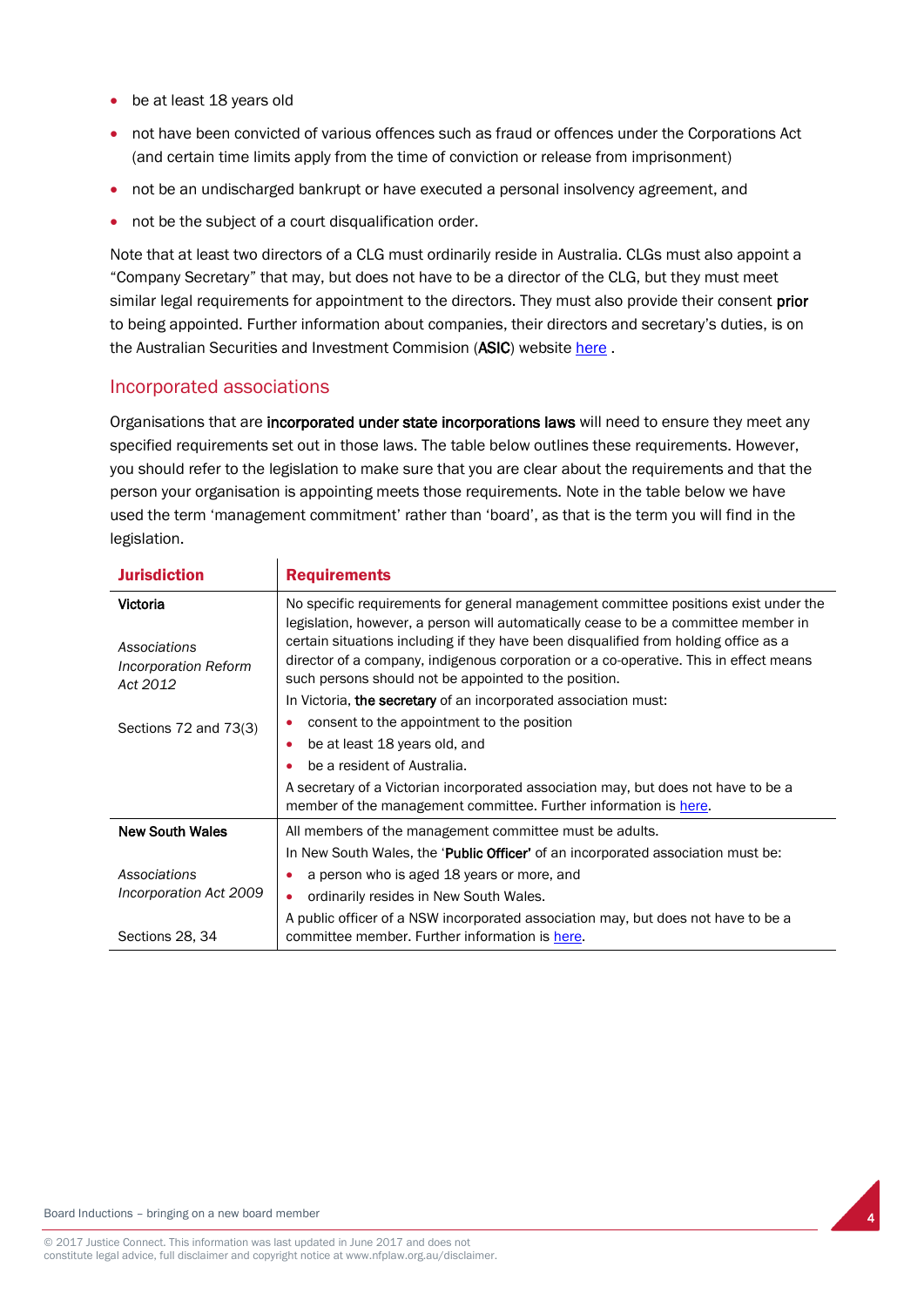| <b>Jurisdiction</b>                    | <b>Requirements</b>                                                                                                                                                                                                                                                                                                                                                                                                          |
|----------------------------------------|------------------------------------------------------------------------------------------------------------------------------------------------------------------------------------------------------------------------------------------------------------------------------------------------------------------------------------------------------------------------------------------------------------------------------|
| Queensland                             | All members of the management committee must be adults. Further, a person is not<br>eligible to be elected to the management committee if the person:                                                                                                                                                                                                                                                                        |
| Associations<br>Incorporation Act 1981 | has a conviction and the rehabilitation period in relation to the conviction has not<br>expired                                                                                                                                                                                                                                                                                                                              |
|                                        | is an undischarged bankrupt, or<br>٠                                                                                                                                                                                                                                                                                                                                                                                         |
| Sections 61, 61A, 65<br>and $66(1)$    | has entered into certain arrangements due to bankruptcy.<br>$\bullet$<br>In Queensland, the secretary of an incorporated association must:                                                                                                                                                                                                                                                                                   |
|                                        | reside in Queensland, or<br>٠                                                                                                                                                                                                                                                                                                                                                                                                |
|                                        | reside in another state but no more than 65km from the Queensland border.                                                                                                                                                                                                                                                                                                                                                    |
|                                        | The secretary of a QLD incorporated association may, but does not have to be a<br>committee member (they can be elected by the association or be appointed by the<br>management committee). Further information is here.                                                                                                                                                                                                     |
| <b>Northern Territory</b>              | A person cannot be a member of the management committee if:                                                                                                                                                                                                                                                                                                                                                                  |
| <b>Associations Act 2003</b>           | they are an "insolvent under administration", or "a disqualified person" (this means<br>a person the NT Commissioner of Police has made a declaration about), or                                                                                                                                                                                                                                                             |
| Sections 4, 30 and 40                  | have been convicted of certain offences (such as those involving fraud or<br>$\bullet$<br>dishonesty, or in relation to the promotion, formation or management of a body<br>corporate)                                                                                                                                                                                                                                       |
|                                        | unless they have applied for, and have been granted leave from the Commissioner (NT<br>Consumer Affairs).                                                                                                                                                                                                                                                                                                                    |
|                                        | In the Northern Territory, the 'Public Officer' of an incorporated association must be<br>resident in the NT, over the age of 18 years and a member or employee of the<br>organisation. The public officer of a NT incorporated association may (subject to the<br>rules of the organisation) hold any other position on the management committee in<br>addition to that of the public officer. Further information is here. |
| <b>Tasmania</b>                        | There are no specific requirements for general board positions.                                                                                                                                                                                                                                                                                                                                                              |
|                                        | In Tasmania, the 'Public Officer' of an incorporated association must:                                                                                                                                                                                                                                                                                                                                                       |
| Associations<br>Incorporation Act 1964 | be a person who is aged 18 years or more, and<br>٠                                                                                                                                                                                                                                                                                                                                                                           |
|                                        | is a resident in Tasmania.<br>$\bullet$<br>The public officer of a Tasmanian incorporated association may or may not be a                                                                                                                                                                                                                                                                                                    |
| Section 14                             | member of the management committee. They can hold any other office (subject to the<br>rules of the organisation), except the office of auditor.                                                                                                                                                                                                                                                                              |
| Western Australia                      | A person cannot be a member of the management committee if:                                                                                                                                                                                                                                                                                                                                                                  |
|                                        | they are a bankrupt, or                                                                                                                                                                                                                                                                                                                                                                                                      |
| Associations                           | their affairs are under certain insolvency arrangements, or<br>$\bullet$                                                                                                                                                                                                                                                                                                                                                     |
| Incorporation Act 2015                 | they have been convicted of certain offences (such as those involving fraud or<br>$\bullet$<br>dishonesty),                                                                                                                                                                                                                                                                                                                  |
| Sections 39 and 40                     | unless they have successfully applied to the Commission (Consumer Protection) to<br>accept an appointment or act as a member of the committee of an association.                                                                                                                                                                                                                                                             |
|                                        | The legislation does not specify certain positions (or specific requirements).                                                                                                                                                                                                                                                                                                                                               |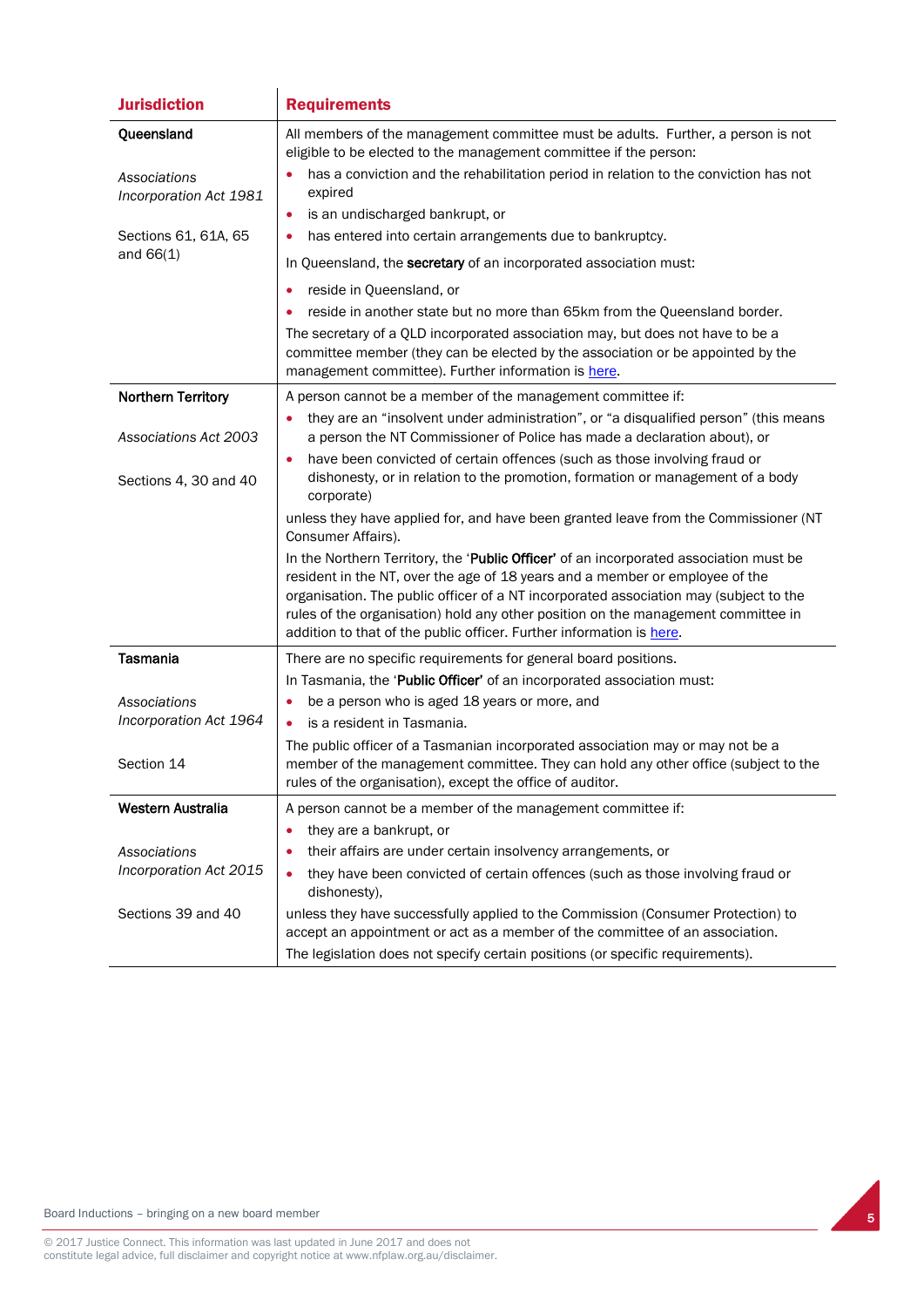| <b>Jurisdiction</b>                           | <b>Requirements</b>                                                                                                                                                                            |
|-----------------------------------------------|------------------------------------------------------------------------------------------------------------------------------------------------------------------------------------------------|
| South Australia<br>Associations               | A person cannot be a member of the management committee or be in any way<br>(whether directly or indirectly) concerned in or take part in the management of an<br>incorporated association if: |
| Incorporation Act 1985                        | they are an "insolvent under administration", or<br>$\bullet$                                                                                                                                  |
| Section 30                                    | have been convicted of certain offences (such as those involving fraud or<br>$\bullet$<br>dishonesty or under the SA incorporated organisation's law),                                         |
|                                               | unless they have successfully applied to the Commission (Consumer and Business<br>Affairs, South Australia) to be a member of the committee.                                                   |
|                                               | In South Australia, the 'Public Officer' of an incorporated association must:                                                                                                                  |
|                                               | be a person who is aged 18 years or more, and<br>$\bullet$                                                                                                                                     |
|                                               | is resident in South Australia.                                                                                                                                                                |
|                                               | A public officer of a South Australian incorporated association may or may not be a<br>member of the management committee. More information on this role is here.                              |
| <b>Australian Capital</b><br><b>Territory</b> | A person cannot be a member of the management committee, or a public officer, of an<br>incorporated association if:                                                                            |
|                                               | they are an "insolvent under administration", or<br>$\bullet$                                                                                                                                  |
| Associations<br>Incorporation Act 1991        | have been convicted of certain offences (such as those involving fraud or<br>$\bullet$<br>dishonesty, or in relation to the promotion, formation or management of a body<br>corporate),        |
| Sections 57 and 63                            | unless they have successfully applied to the Supreme Court for leave to accept an<br>appointment or to act as the public officer or a member of the committee of an<br>association.            |
|                                               | In the ACT, the 'Public Officer' of an incorporated association must:                                                                                                                          |
|                                               | be a person who is aged 18 years or more, and<br>$\bullet$                                                                                                                                     |
|                                               | be resident in the ACT.                                                                                                                                                                        |
|                                               | The public officer of an ACT incorporated association may, subject to the rules of the<br>organisation, hold any other office, in addition to that of the public officer.                      |

### **RELATED RESOURCES**

For further information about the various positions in incorporated associations, see Not-for-profit Law's fact sheet 'Positions in an Incorporated Association' on the Information Hub at [www.nfplaw.org.au/runningtheorg.](http://www.nfplaw.org.au/runningtheorg) 

Organisations registered as charities with the Australian Charities and Not-for-profits Commission (ACNC) also need to be sure they meet the requirements of the *Australian Charities and Not-for-profits Commission Regulations 2013* (Cth) (ACNC regulations) which sets out 'Governance Standards' that apply to people who sit on the board of a charity (called 'responsible people'). Governance Standard 4 requires the person:

- not be disqualified from managing a corporation under the Corporations Act, and
- not be disqualified by the ACNC within the preceding 12 months.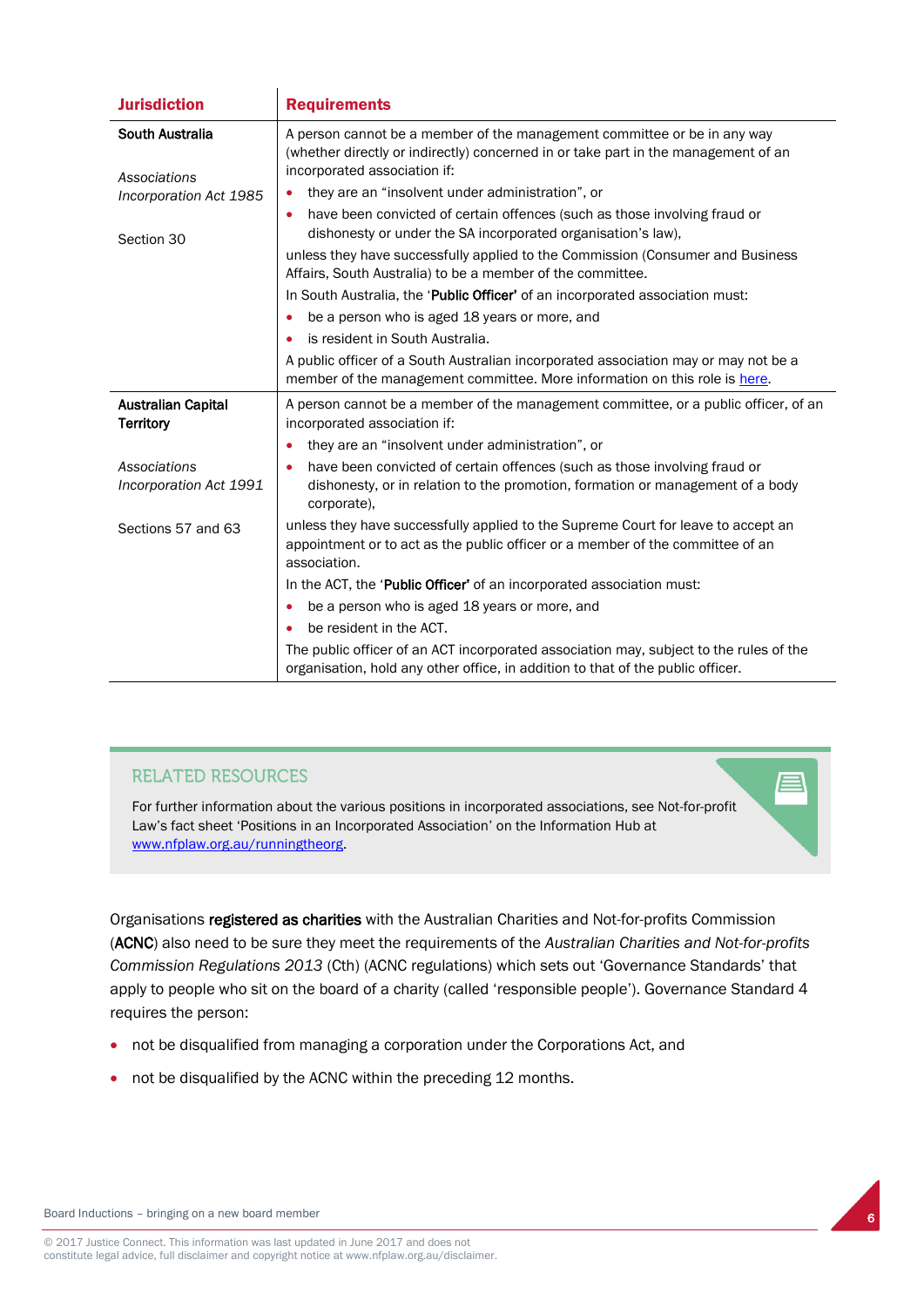### **FURTHER READING**

For more information about governance requirements for registered charities see the ACNC website a[t www.acnc.gov.au.](http://www.acnc.gov.au/) The ACNC also has template document that you could provide to a potential board member (so you have the person's declaration in relation to these matters).

#### **TIP**

In addition to satisfying itself that the potential board member meets the above legal requirements for appointment, your organisation could also ask the person to sign a letter (a sample letter is available on the [ACNC website](http://www.acnc.gov.au/ACNC/Publications/Templates/Template_appointment.aspx) for organisations registered as charities) in which they declare they:

- agree to the appointment
- satisfy the legal requirements (under the relevant law), and
- agree to notify the organisation if any of these matters, or their contact details, change.

### 3. Does the chosen board member understand the legal obligations and liabilities that apply to their role?

The organisation should provide an overview of the position, including the legal obligations that they must comply with. The legal obligations come from a number of sources including legislation, common law (judge-made law), the organisation's governing document and any associated policies.

There are four main legal duties all board members must comply with and understand:

- duty to act in good faith and for proper purpose
- duty to act with care, skill and diligence (includes the duty to prevent insolvent trading)
- duty not to dishonestly use position or information, and
- duty to avoid conflicts of interest.

While board members are typically not personally liable (that is, legally responsible) for the debts or consequences arising from an organisation's actions or decisions, there are some circumstances where a board member will be personally liable for their organisation's debts and/or may be subject to regulatory action.

A board member may be subject to penalties as a result of their own actions (breach of a legal duty), and they may also be held liable for the actions of the organisation they govern, where that organisation has breached a law. For example, if the organisation fails to pay certain income tax instalments (eg. on salary and wages paid to employees) or superannuation guarantee payments (for employees), board members may be personally liable for these amounts. Potential board members need to understand both the legal obligations and the potential liabilities so they can make an informed decision as to whether they consent to becoming a board member.

#### **RELATED RESOURCES**

Not-for-profit Law has published a number of resources that your organisation could provide to its new board members explaining their legal obligations and potential liabilities, including 'Introduction to the role of the board members' and 'Legal Duties of board members' on the Not-for-profit Law Information Hub a[t www.nfplaw.org.au/governance.](http://www.nfplaw.org.au/governance)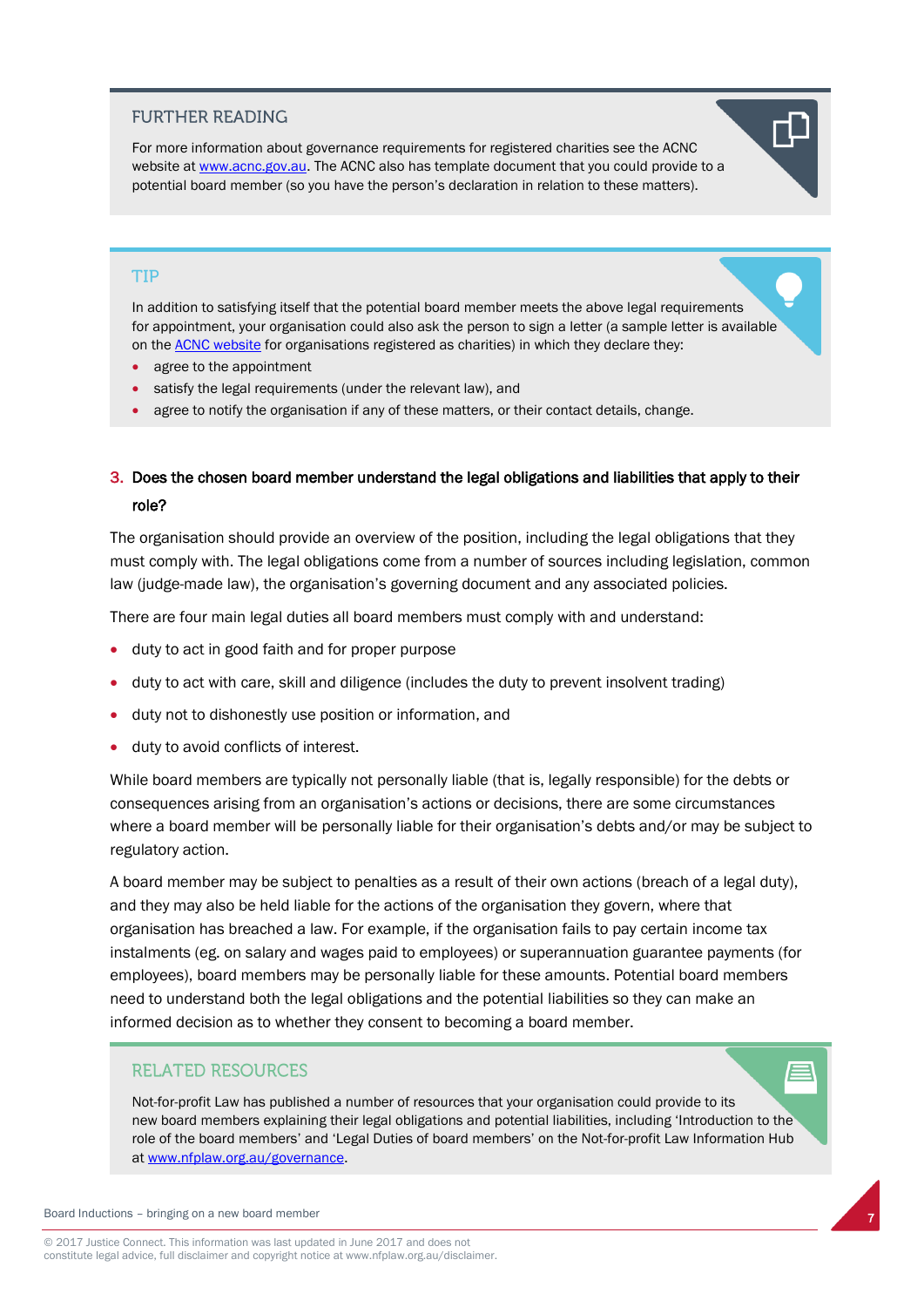### 4. Have you followed the proper process for appointment of the board member?

Organisations must follow their governing document (rules or constitution) in relation to the appointment (and removal) of a person on their board. This will usually be by election of members at an Annual General Meeting, or direct appointment by the Board (for example, the filling of a casual vacancy), which may or may not need a resolution at the next meeting of the organisation.

Upon appointment of a board member, organisations must notify their relevant regulators. For example:

- CLGs will be required to inform the Australian Securities and Investment Commission (ASIC) See the ASIC website at [www.asic.gov.au.](http://www.asic.gov.au/)
- Incorporated associations must notify their state or territory-based regulator (there may be some exceptions for incorporated associations in some states who are also regulated by the ACNC).
- CLGs and IAs that are registered as charities will need to inform the ACNC. See the ACNC website [\(www.acnc.gov.au\)](http://www.acnc.gov.au/) for further information (you can make changes through the Charity Portal).

Usually there are time limits for notification, so your organisation must make notification a priority.

## 4. What should be covered in a board induction?

### The main reason for a board induction is to ensure a new board member receives key information about the organisation and their role. In addition, the induction process can be used to collect information required from the board member.

The nature and extent of the information provided to the new board member will, to a degree, be informed by the size and type of the organisation (eg. multi-million dollar disability provider compared with a small maternal health support group), the person's background and experience, as well as the information shared with them prior to their appointment being formalised.

In saying that, the process should, as much as possible, be conducted in a consistent manner so that each new board member receives consistent information. The induction process will often include:

- the chair and / or CEO (some boards allocate a mentor that is another member of the board) meeting with the new board member (to introduce the organisation and invite questions) and meeting other board members and senior management
- a tour of the organisation's premises and operations (if applicable)
- provision of a board induction pack (see section below 'What documents and information do board members need to be provided with?')
- specific training or professional development in relation to the role, and
- completion and return by the board member of any outstanding appointment-related documents, such as the consent, appointment letter, declaration of interests forms etc.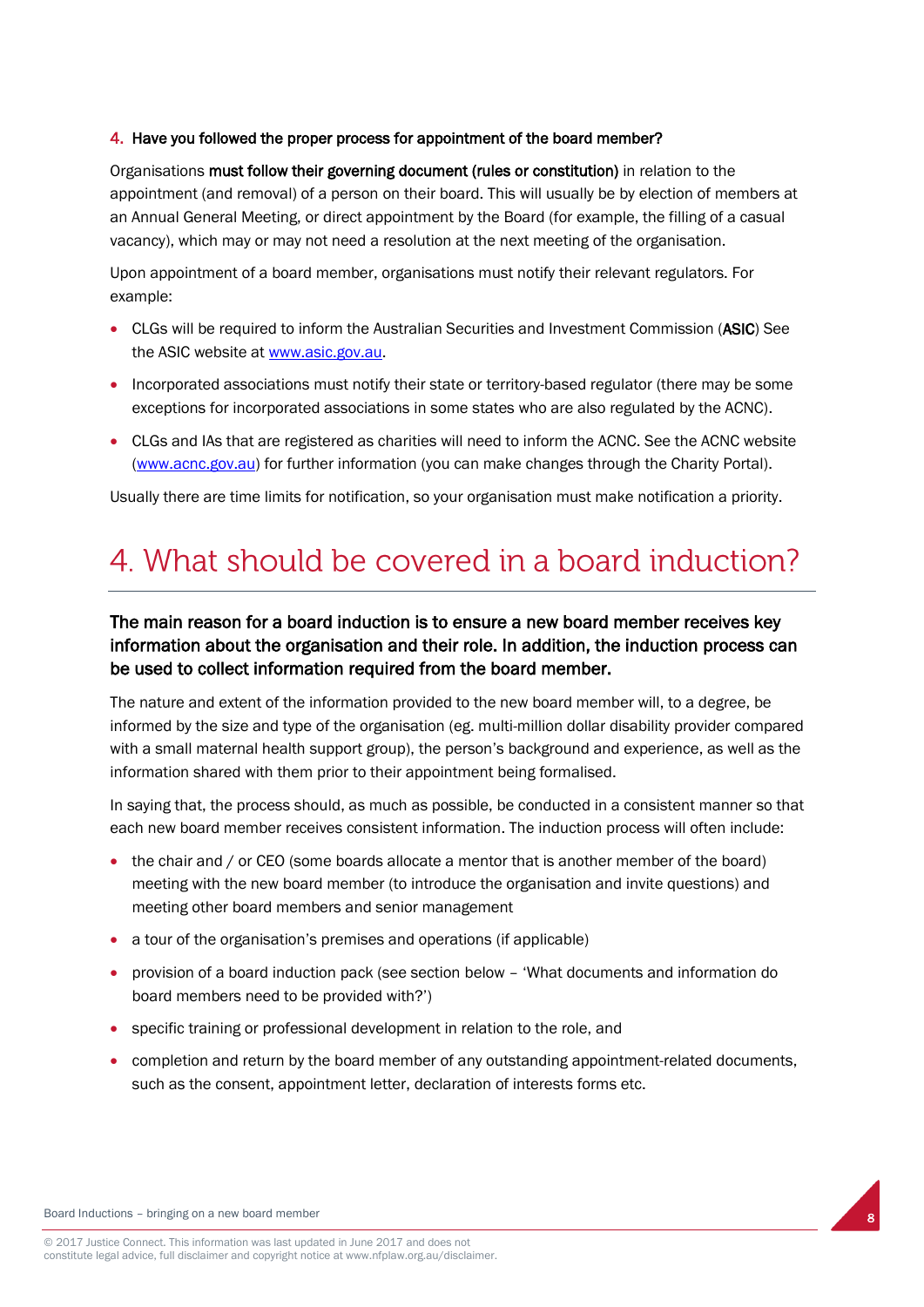### A "Board Induction" pack

A board induction pack should be produced and provided to each new board member at, or as soon as possible after, the time their appointment is confirmed. The following information about the person's role, the board and the organisation, is often included in a board induction pack.

### The board member's role

- $\Box$  A letter or document setting out the 'terms and conditions' of appointment (a sample letter is available at the **ACNC** website (for organisations registered as charities).
- $\Box$  A letter or document setting out their specific 'roles and responsibitlies', including as member of a sub-committee (the job description).
- $\Box$  Any policies or procedures specific to board members or related documents like insurance details.
- $\Box$  Information about key legal duties and potential liabilities (see, for example, Not-for-profit Law's Legal Duties guide at [www.nfplaw.org.au/governance.](http://www.nfplaw.org.au/governance)
- $\Box$  Any handover notes, key contacts, regulator details and key compliance and board dates.

### **NOTE**

Both the organisation and individual board members should understand the basis on which the board member is appointed (volunteer or employee basis). This is important as there are laws that apply differently to volunteers, or some laws that do not apply at all and, as a result, different legal entitlements apply. The letter of appointment and induction process should be clear and consistent about whether or not the board role is voluntary in nature. For more information, see Not-for-profit Law's fact sheet 'Volunteer, employee or independent contractor' on the Information Hub at [www.nfplaw.org.au/volunteers.](http://www.nfplaw.org.au/volunteers)

### The board

- $\Box$  The structure of the board (positions held, and roles and responsibilities of those positions).
- $\Box$  A list of all board members and their contact details (biographies, if available).
- $\Box$  A calendar, or schedule of forthcoming board meetings (date, time and location including whether electronic meetings) and other significant events.
- $\Box$  Details of any subcommittees (and their roles, responsibilities and reporting lines).
- $\Box$  Details on how the board operates in practice (for example, how documents are circulated, amended, and stored).
- $\Box$  Previous minutes of board meetings (the last six to twelve months are likely to be most useful).
- $\Box$  Any specific board policies and procedures (such as attendance policy, disputes, delegations, confidentiality.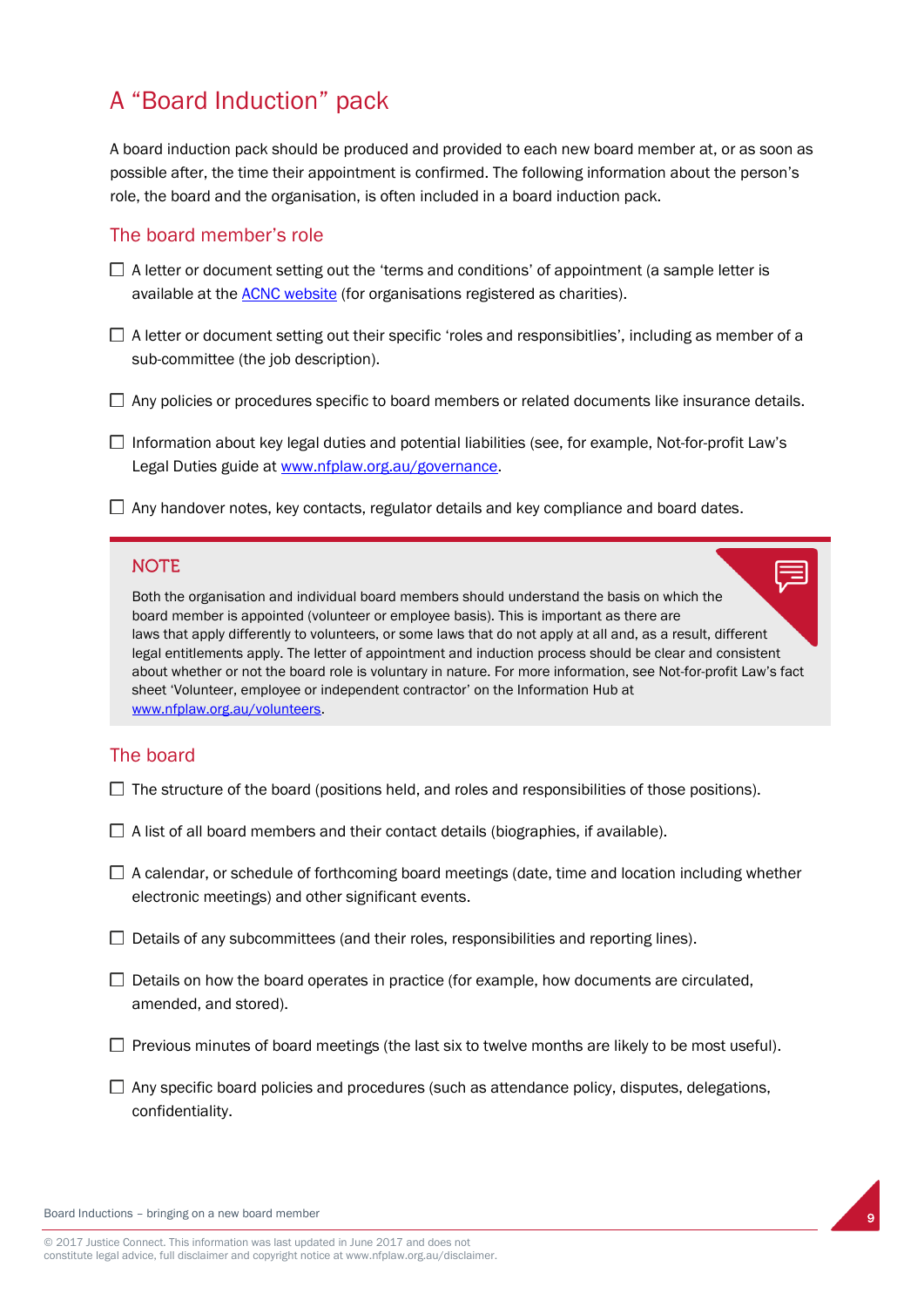### The organisation

- $\Box$  The organisation's governing document (rules or constitution)
- $\Box$  Financial information (including the financial statements for previous years and audit reports, where applicable)
- $\Box$  Annual report
- $\Box$  Planning documentation (such as a corporate plan, strategic plan and financial plans)
- $\Box$  Risk Assessment information (such as a copy of the organisation's risk register)
- $\Box$  Organisations policies and procedures (for example, its code of conduct, health and safety policies, social media policy)

## 5. Performance and development of board members

In addition to ensuring that an effective board induction process is implemented, community organisations should encourage and support their board members to complete appropriate training to ensure they have the necessary knowledge and skills to properly perform their responsibilities.

Boards often receive training/professional development in the following areas:

### Financial literacy

All members of a community organisation's board should possess at least basic financial literacy skills to enable them to understand and participate effectively in board discussions concerning the organisation's financial reports. A board member cannot simply rely on the opinions and financial expertise of the treasurer. Every board member has legal duties, which in order to meet, means they need to understand the organisation's financial position and contribute to its proper financial management.

A board member who does not have adequate financial literary skills and knowledge to interpret financial statements, or who would benefit from refresher training, should be supported to attend appropriate financial literacy training.

### Directors' duties and governance

As already discussed, board members have a number of legal obligations or 'duties' that must be understood and complied with. The source and nature of those duties, and the potential consequences of a failure to comply with them, will differ depending on the nature of the particular organisation.

A new board member should be informed at the time of their appointment of the duties to which they will be subject to, including

### $\equiv$  RELATED RESOURCES

For more information about legal duties of board members, go to the Duties Guide on the Not-forprofit Law Information Hub at [www.nfplaw.org.au/governance.](http://www.nfplaw.org.au/governance)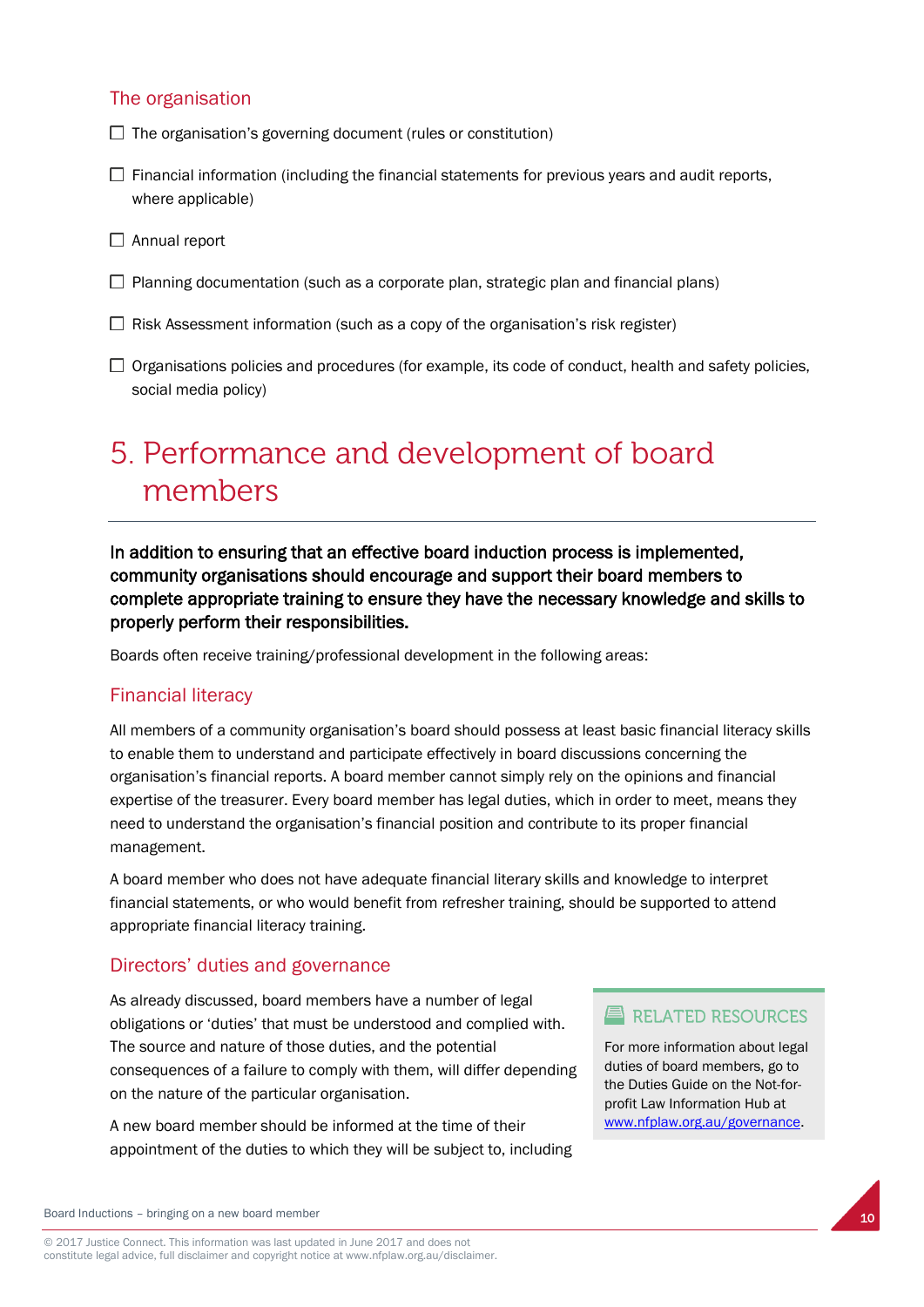those under the Corporations Act*,* the ACNC governance standards or incorporated associations legislation (where applicable).

Whilst these duties may seem be daunting for some new board members, it is important to reassure them that these duties are essentially a common sense approach to good governance and there are supports available to help them understand the duties and how they can be met. New (and existing) board members should also be encouraged and supported to attend governance training, as required.

### Regulatory compliance

Particularly for community organisations operating in highly-regulated environments, consideration should be given to facilitating board members' attendance at training sessions covering key regulatory issues and risks affecting the organisation. For example, if your organisation holds public events the board may benefit from training on how to identify and manage key risks, occupational health and safety/work health and safety (OHS/WHS) and negligence laws, and the types of insurance and protection available.

Your board may want to consider having regular discussions about the skills and knowledge that each member brings and discuss if are any gaps, where training would be beneficial. The board may also want to give consideration to an annual review of the performance of all its board members, similar to performance assessments you might undertake with staff (if applicable). This is another good way of identifying gaps in skill or knowledge.

| Industry knowledge         | <b>Board of director</b><br>experience | <b>CEO</b> succession<br>planning | <b>Community affiliation</b><br><b>Access</b> |
|----------------------------|----------------------------------------|-----------------------------------|-----------------------------------------------|
| <b>Financial skills</b>    | <b>Fundraising</b>                     | Government relations              | Human resources                               |
| Leadership                 | Legal                                  | Lobbying                          | Marketing / PR                                |
| Organisation<br>management | <b>Risk management</b>                 | <b>Strategic planning</b>         | Technology / IT                               |

The following areas may be considered in these discussions and reviews:

### Induction Checklist

We suggest completing an induction checklist for each new board member. The following checklist is an example only, is not exhaustive and should be tailored to your particular organisation and the board member role.

| <b>Steps</b>                                    | <b>Discussion</b>                                                                                                                                                                                                                                                                                                                                                 |
|-------------------------------------------------|-------------------------------------------------------------------------------------------------------------------------------------------------------------------------------------------------------------------------------------------------------------------------------------------------------------------------------------------------------------------|
| <b>Before</b><br>appointing the<br>board member | Provide the person with an overview of the position, including the legal obligations<br>and potential liabilities that come with being a board member so the board<br>member can make an informed decision as to whether they consent to becoming a<br>board member.<br>$\Box$ Conduct screening checks, where appropriate (if they have contact with children or |
|                                                 |                                                                                                                                                                                                                                                                                                                                                                   |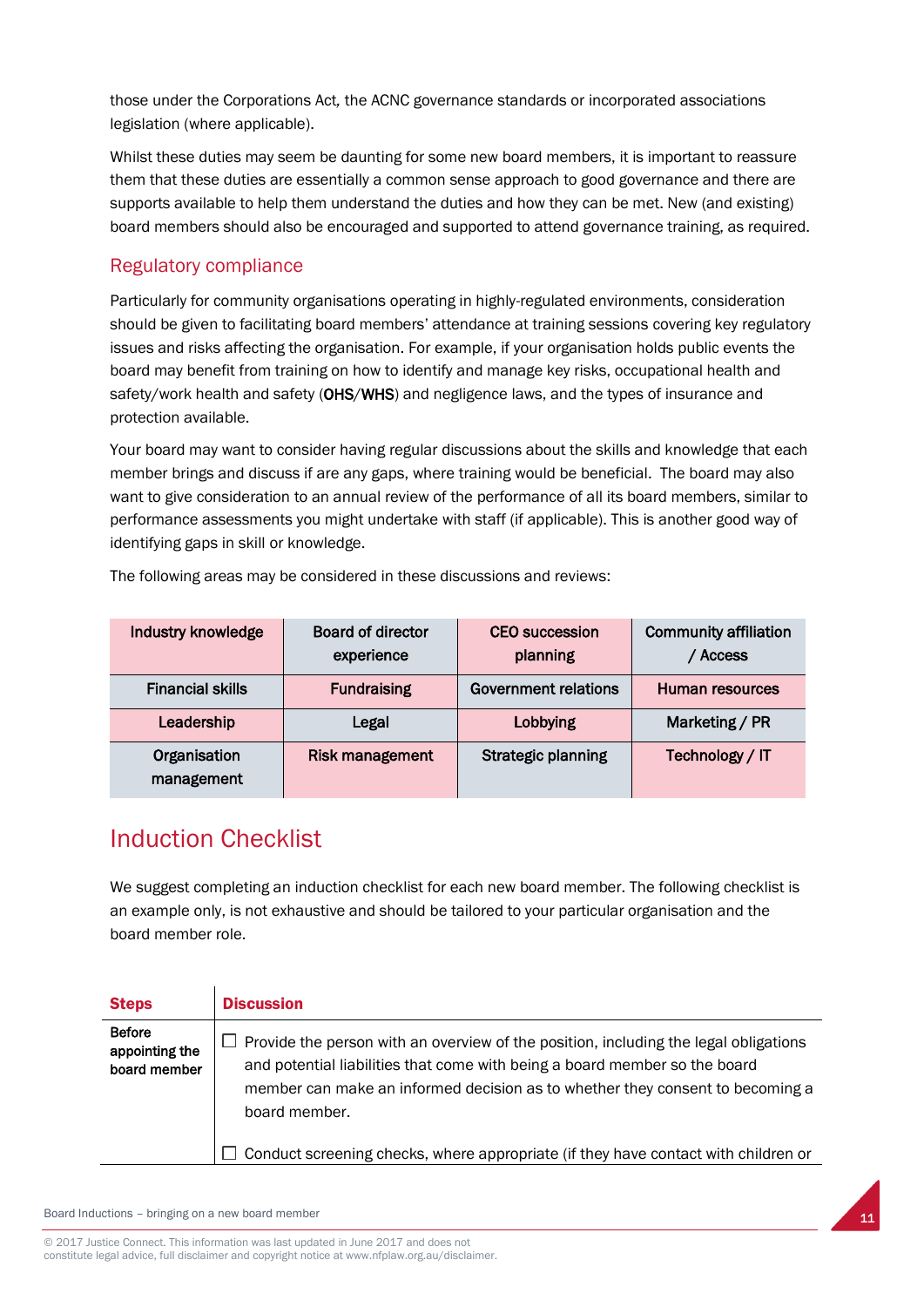| <b>Steps</b>                        | <b>Discussion</b>                                                                                                                                                                                                                                                                                                                                                                                                  |
|-------------------------------------|--------------------------------------------------------------------------------------------------------------------------------------------------------------------------------------------------------------------------------------------------------------------------------------------------------------------------------------------------------------------------------------------------------------------|
|                                     | other vulnerable people, some checks will be mandatory)                                                                                                                                                                                                                                                                                                                                                            |
|                                     | Ensure the person meets all the legal requirements (eg. age, not bankrupt,<br>Australian resident)                                                                                                                                                                                                                                                                                                                 |
|                                     | Collect relevant information from the person including:                                                                                                                                                                                                                                                                                                                                                            |
|                                     | Their consent to act as a board member (if required). The ACNC has a sample<br>$\circ$<br>consent letter that could be used to appoint a person to the board of a<br>registered charity. If your organisation is not a charity, and does not otherwise<br>have a consent letter it may want to consider this document and adopting it as<br>appropriate.                                                           |
|                                     | A declaration of any conflicts of interest (potential or actual), which should be<br>$\circ$<br>included on the organisation's risk register. The ACNC has a sample template<br>conflict of interest policy and a template risk register. If your organisation is not<br>a charity, and does not otherwise documents relating to conflicts of interest, it<br>may want to consider them (and adopt as appropriate) |
|                                     | Personal contact details<br>$\circ$                                                                                                                                                                                                                                                                                                                                                                                |
|                                     | Any other requirements relevant to your organisation. For example, directors<br>$\circ$<br>involved with a community organisation in Victoria that has a fundraising, or is<br>seeking a fundraising licence, may need to complete a 'Criminal Record and<br><b>Personal Insolvency Declaration'.</b>                                                                                                              |
|                                     | Ensure the person has information relevant to the role:                                                                                                                                                                                                                                                                                                                                                            |
|                                     | the 'terms and conditions' of appointment/appointment letter. This is likely to<br>$\circ$<br>include: the term of appointment, circumstances where they cease to be a<br>board member, key duties, time commitment, information about disclosure of<br>conflicts, insurance and any travel and reimbursement details, or remuneration                                                                             |
|                                     | the expectations and specific responsibitlies, and<br>$\circ$                                                                                                                                                                                                                                                                                                                                                      |
|                                     | any policies or procedures specific to directors.<br>$\circ$                                                                                                                                                                                                                                                                                                                                                       |
| Appointing the<br>board member      | Follow the governing document of the organisation (rules or constitution) to<br>ப<br>appoint the board member (eg. this will usually be election of members at an<br>Annual General Meeting, or direct appointment by the Board to fulfil a casual<br>vacancy).                                                                                                                                                    |
| Notifying<br>relevant<br>regulators | Promptly notify relevant regulators upon a person becoming a member of the<br>Board. For example:                                                                                                                                                                                                                                                                                                                  |
|                                     | CLGs will be required to inform ASIC (unless they are registered with the ACNC).<br>$\circ$<br>See here for further information                                                                                                                                                                                                                                                                                    |
|                                     | organisations registered as charities with the ACNC will will need to inform the<br>$\circ$<br>ACNC. See here for further information, and                                                                                                                                                                                                                                                                         |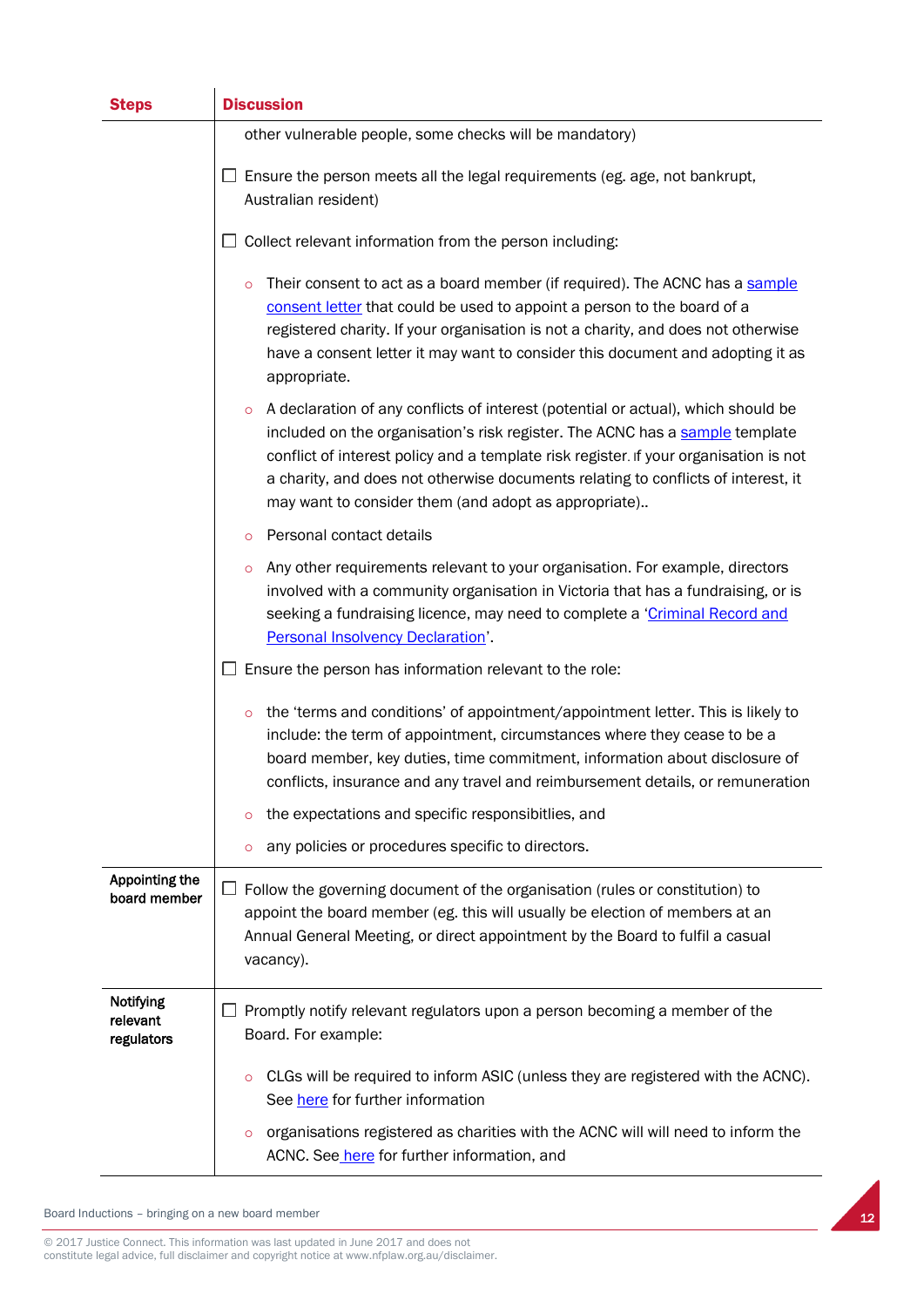| <b>Steps</b>                           | <b>Discussion</b>                                                                                                                                                                                                                                                                                                                             |
|----------------------------------------|-----------------------------------------------------------------------------------------------------------------------------------------------------------------------------------------------------------------------------------------------------------------------------------------------------------------------------------------------|
|                                        | organisations that are incorporated under state law (for example, the<br>$\circ$<br>Associations Incorportation Act 1999 (NSW)) will usually be required to notify<br>their regulator (for example, New South Wales Fair Trading).<br>Note that timeframes apply and fees can be charged if notification is not given with<br>the timeframes. |
| Completing the<br>induction<br>process | Meet with the new board member to introduce the organisation and invite<br>H<br>questions (and receive relevant documents from the board member if not already<br>taken place prior to appointment (the declaration of meeting legal requirements,<br>and declaration of interest's form)).                                                   |
|                                        | Introduce the new board member to other board members (and senior<br>management).                                                                                                                                                                                                                                                             |
|                                        | Arrange visits to the organisation's premises and operations (if applicable).                                                                                                                                                                                                                                                                 |
|                                        | Discuss the new board members' needs (for example, training).                                                                                                                                                                                                                                                                                 |
|                                        | Provide a board induction pack.                                                                                                                                                                                                                                                                                                               |

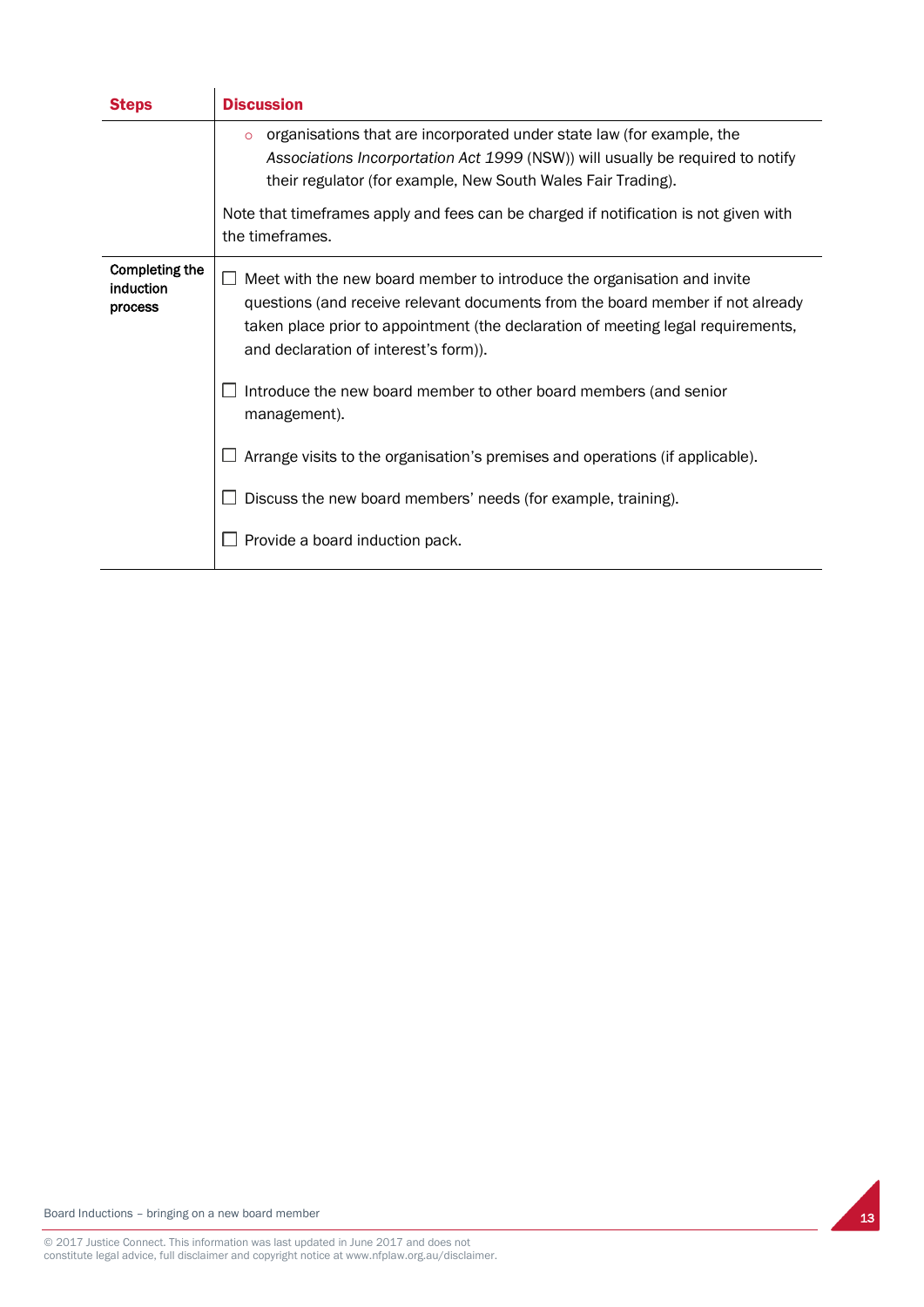## **Resources**

### Related Not-for-profit Law Resources

**K** Running the organisation – [www.nfplaw.org.au/runningtheorg](http://www.nfplaw.org.au/runningtheorg)

This section features resources on positions in companies limited by guarantee and incorporated associations, governance, rules or constitutions, holding meetings and keeping documents and records.

The people involved –  $www.nfplaw.org.au/people$ 

Check out this section for further information on the people involved in not-for-profit organisations, including employees, volunteers, clients and members.

### Other Resources

**Australian Charities and Not-for-profits Commission** 

[Guide to Governance](http://www.acnc.gov.au/ACNC/Manage/Governance/ACNC/Edu/GovStds_overview.aspx) Standards

Governance Institute of Australia

[Appointment of a director](https://www.governanceinstitute.com.au/knowledge-resources/guidance-tools/good-governance-guides/) and [Issues when developing director induction processes](file:///C:/Users/kaelasnibson/AppData/Local/Microsoft/Windows/Temporary%20Internet%20Files/Content.Outlook/W1G4M61X/ssues%20to%20consider%20when%20developing%20director%20induction%20processes)

**Australia Institute of Company Directors** 

Issues to consider when [developing board induction processes](https://www.communitydirectors.com.au/icda/tools/?articleId=1337) 

### Legislation

- *[Corporations Act 2001 \(Cth\)](https://www.legislation.gov.au/Details/C2017C00129)*
- *[Associations Incorporation Reform Act 2012 \(Vic\)](http://www.austlii.edu.au/au/legis/vic/consol_act/aira2012376/)*
- *[Associations Incorporation Act 2009 \(NSW\)](http://www.austlii.edu.au/au/legis/nsw/consol_act/aia2009307/)*
- *[Associations Incorporation Act 1981 \(QLD\)](http://www.austlii.edu.au/au/legis/qld/consol_act/aia1981307/)*
- *[Associations Incorporation Act 2015](http://www.austlii.edu.au/au/legis/wa/consol_act/aia2015307/) (WA)*
- *[Associations Incorporation Act 1985 \(SA\)](http://www.austlii.edu.au/au/legis/sa/consol_act/aia1985307/)*
- *[Associations Act \(NT\)](http://www.austlii.edu.au/au/legis/nt/consol_act/aa153/)*
- *[Associations Incorporation Act 1991 \(ACT\)](http://www.austlii.edu.au/au/legis/act/consol_act/aia1991307/)*
- *[Associations Incorporation Act \(TAS\)](http://www.austlii.edu.au/au/legis/tas/consol_act/aia1964307/)*